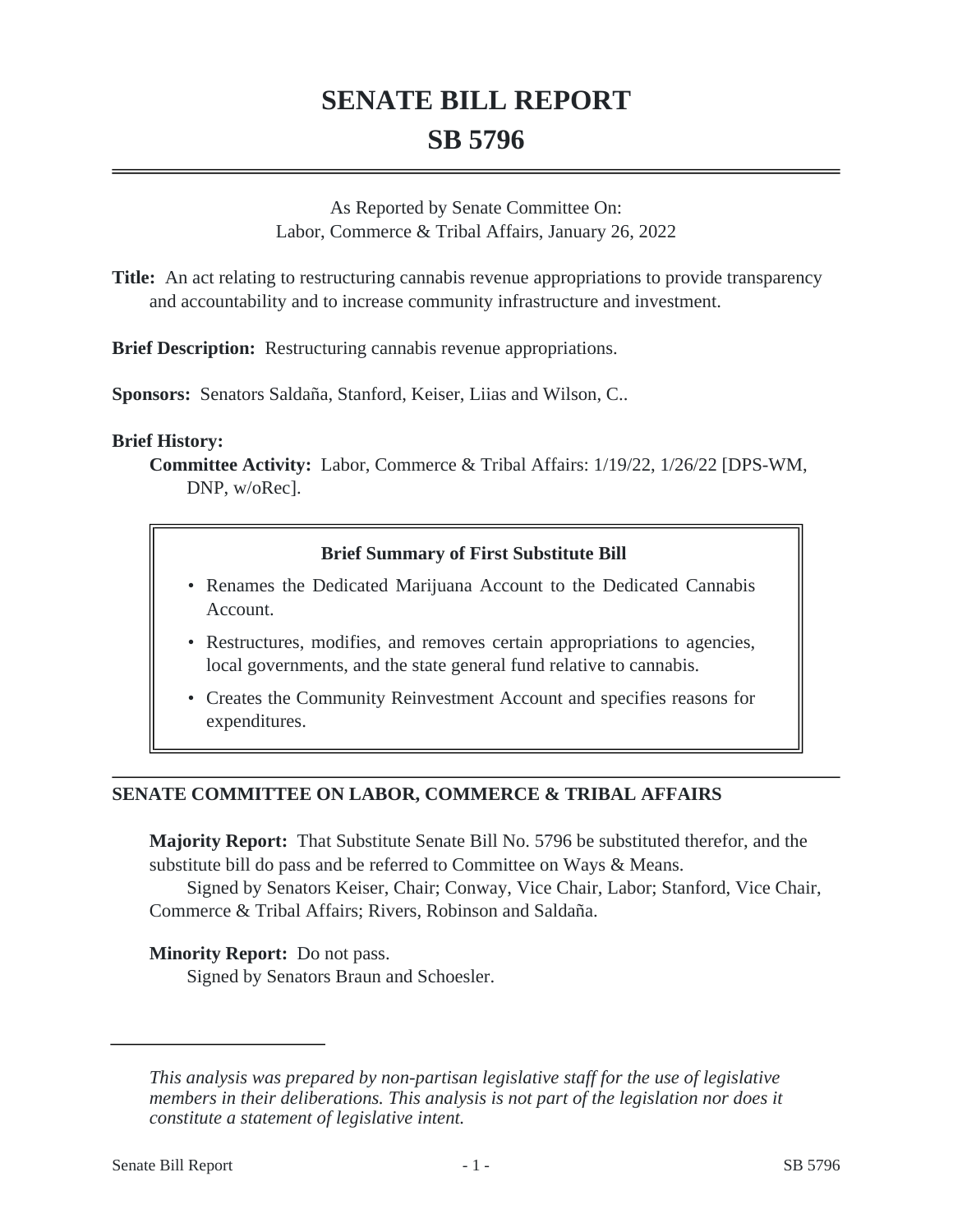**Minority Report:** That it be referred without recommendation.

Signed by Senator King, Ranking Member.

**Staff:** Matt Shepard-Koningsor (786-7627)

**Background:** Dedicated Marijuana Account. The Dedicated Marijuana Account (Marijuana Account) is an appropriated account in the custody of the state treasurer. All moneys received by the Liquor and Cannabis Board (LCB) from marijuana-related activities must be deposited in the Marijuana Account. These moneys include marijuana excise taxes collected on sales of marijuana and marijuana products, license fees, penalties, and forfeitures from marijuana producers, processors, researchers, and retailers. Moneys from the account are distributed to agencies, local governments, and to the Basic Health Plan Trust Account. At the end of each fiscal year (FY), unappropriated amounts in the Marijuana Account are transferred into the state general fund.

Cannabis Appropriations. According to LCB's 2021 Annual Report, total cannabis income, which includes excise tax, license fees, and penalties, was \$473.9 million in FY20 and \$559.5 million in FY21. The current structure and amounts of cannabis appropriations are as follows:

- the Legislature must annually appropriate:
	- \$125,000 to the Health Care Authority (HCA) to design and administer the Washington State Healthy Youth Survey;
	- until 2032, \$50,000 to HCA to contract with the Washington State Institute for Public Policy (WSIPP) to conduct cost-benefit evaluations and produce reports regarding the legalization of marijuana;
	- \$5,000 to the University of Washington (UW) alcohol and drug abuse institute for education materials regarding health and safety risks posed by marijuana use;
	- not less than \$1,250,000 to LCB for administration of the state Uniform Controlled Substances Act (UCSA);
	- \$1,323,000 in FY20 to the Health Professions Account for the development and administration of the Washington State Department of Health (DOH) marijuana authorization database;
	- \$2,453,000 in FY20, \$2,423,000 in FYs 21-23 to the Washington State Patrol Drug Enforcement Task Force;
	- \$98,000 in FY19 to the Washington State Department of Ecology (Ecology) for research on accreditation of marijuana product testing laboratories;
	- \$465,000 in FY20, \$464,000 in FY21, \$270,000 in FY22, and \$276,000 in FY23 to Ecology for accreditation of marijuana product testing laboratories;
	- \$189,000 in FY20 to DOH for rule making regarding compassionate care renewals;
	- \$808,000 in FYs 21-23 to DOH for administration of the marijuana authorization database;
	- \$635,000 in FY20, \$635,000 in FY21, \$621,000 in FY 22, \$627,000 in FY23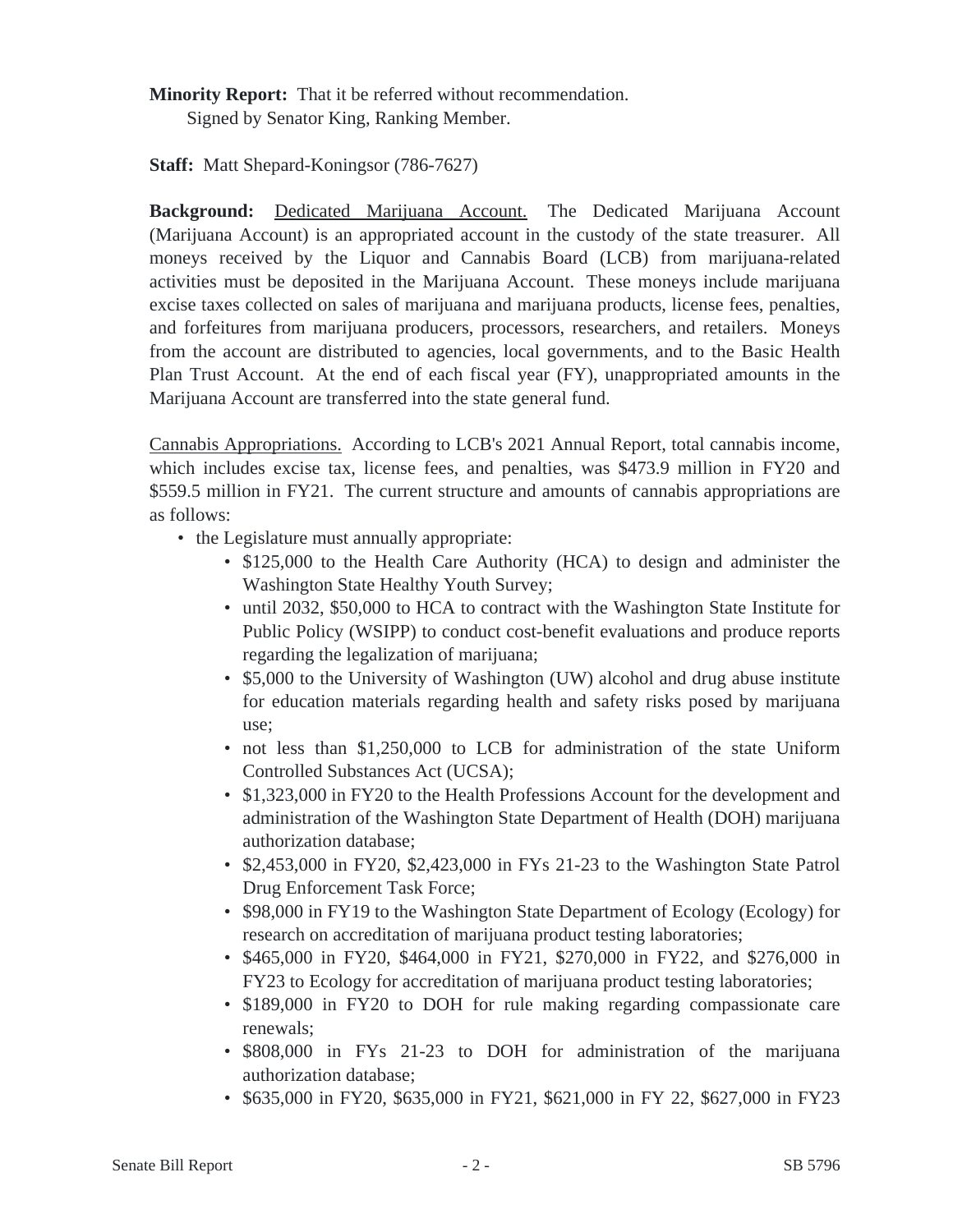to the Washington State Department of Agriculture (WSDA) for marijuana pesticide testing;

- \$1,650,000 in FY22 and \$1,650,000 in FY23 to the Washington State Department of Commerce (Commerce) to fund the cannabis social equity technical assistance grant program; and
- \$163,000 in FY22 and \$159,000 in FY23 to Commerce to establish the cannabis social equity roster of mentors;
- after appropriation of the amounts above, the Legislature must appropriate the remaining amounts in the Marijuana Account as follows:
	- up to 15 percent, but not less than \$25,536,000, subject to additional limitations, to HCA for administration of programs and practices aimed at prevention or reduction of substance use among middle and high school-age students;
	- up to 10 percent, but not less than \$9,750,000, to DOH for administration of a marijuana education and public health program and the Washington Poison Control Center;
	- up to 0.6 percent to UW and 0.4 percent to Washington State University (WSU) for marijuana research; except for FYs 19-23, the minimum amount appropriated to UW must be \$1,021,000 and \$681,000 to WSU;
	- 50 percent to the state Basic Health Plan Trust Account, administered by HCA;
	- 5 percent to HCA for contracted community centers providing certain health services; and
	- up to 0.3 percent, but not less than \$511,000, to the Washington Office of the Superintendent of Public Instruction (OSPI) to fund grants to building bridges programs;
- after appropriation of the amounts above, the Washington State Treasurer (Treasurer) must transfer the remaining amounts into the state general fund; and
- if marijuana excise tax collections from the previous FY exceed \$25,000,000, then the Legislature must appropriate an amount equal to 30 percent, but not more than \$15,000,000 in FYs 18-21 or \$20,000,000 in succeeding FYs, of all marijuana excise taxes to the Treasurer for distribution to counties, cities, and towns (local governments) as follows:
	- 30 percent to local governments where licensed marijuana retailers are physically located—each jurisdiction must receive a proportional share based on total revenues generated and taxes collected in such jurisdiction; and
	- 70 percent to local governments on a per capita basis provided the jurisdiction does not prohibit marijuana siting—counties must receive 60 percent based on each county's total proportional population.

**Summary of Bill (First Substitute):** The Marijuana Account is renamed to the Dedicated Cannabis Account (Cannabis Account).

Cannabis Appropriations. *Modified, New Appropriations*. The Legislature must appropriate 19 percent of all money in the Cannabis Account quarterly or as follows: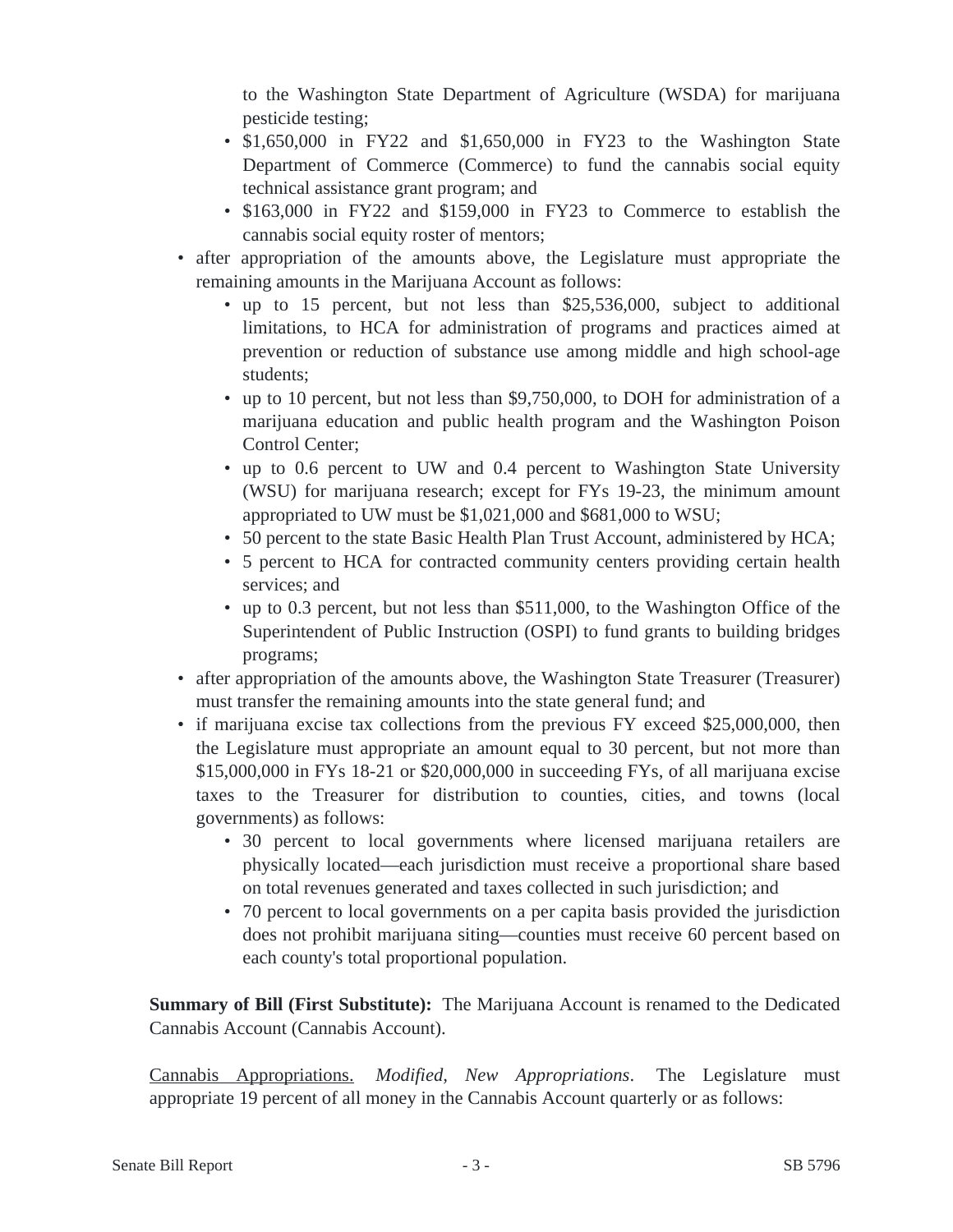- \$12,148,000 to LCB for administration of the UCSA;
- until June 30, 2032, \$200,000 to HCA to contract with WSIPP to conduct cost-benefit evaluations and produce reports regarding the legalization of marijuana;
- \$270,000 in FY22 and \$464,000 in FY23 to Ecology for accreditation of marijuana product testing laboratories;
- \$800,000 in FYs 20-23 to DOH for administration of the marijuana authorization database; and
- \$621,000 in FY22 and \$635,000 in FY23 to WSDA for marijuana pesticide testing.

Any amounts remaining after the distributions above must be distributed as follows:

- \$27,800,000 to local governments as follows:
	- 30 percent to local governments where licensed marijuana retailers are physically located. Each jurisdiction must receive a proportional share based on total revenues generated and taxes collected in such jurisdictions;
	- 70 percent to local governments on a per capita basis provided the jurisdiction does not prohibit marijuana siting—counties must receive 60 percent based on each county's total proportional population; and
	- distribution amounts to local governments must be distributed in four installments by the end of each fiscal quarter—by September 15th of each year, LCB must provide the annual distribution amount to the Treasurer.

Any amounts remaining from the 19 percent, after the distributions above, must be deposited in the state general fund.

The Legislature must then annually appropriate all other amounts in the Cannabis Account not otherwise expended above, as follows:

- 57.5 percent to the state Basic Health Plan Trust Account, administered by HCA; and
- any amounts remaining must be distributed as follows:
	- \$49,246,000 to HCA for administration of the Washington State Healthy Youth Survey, programs and practices aimed at prevention or reduction of substance use among middle and high school-age students, and contracted community centers providing certain health services;
	- \$12,000,000 to DOH for administration of a commercial tobacco, vapor product, and marijuana education and public health program and the Washington Poison Control Center;
	- \$20,000 to UW alcohol and drug abuse institute for education materials regarding health and safety risks posed by marijuana use;
	- \$378,000 to UW and \$207,000 to WSU for marijuana research;
	- \$530,000 to OSPI to fund grants to building bridges programs;
	- \$2,000,000 to Commerce to fund the cannabis social equity technical assistance grant program;
	- \$200,000 to Commerce to fund any cannabis social equity technical assistance roster of mentors; and
	- \$1,000,000 to Commerce for administration of low interest loans to cannabis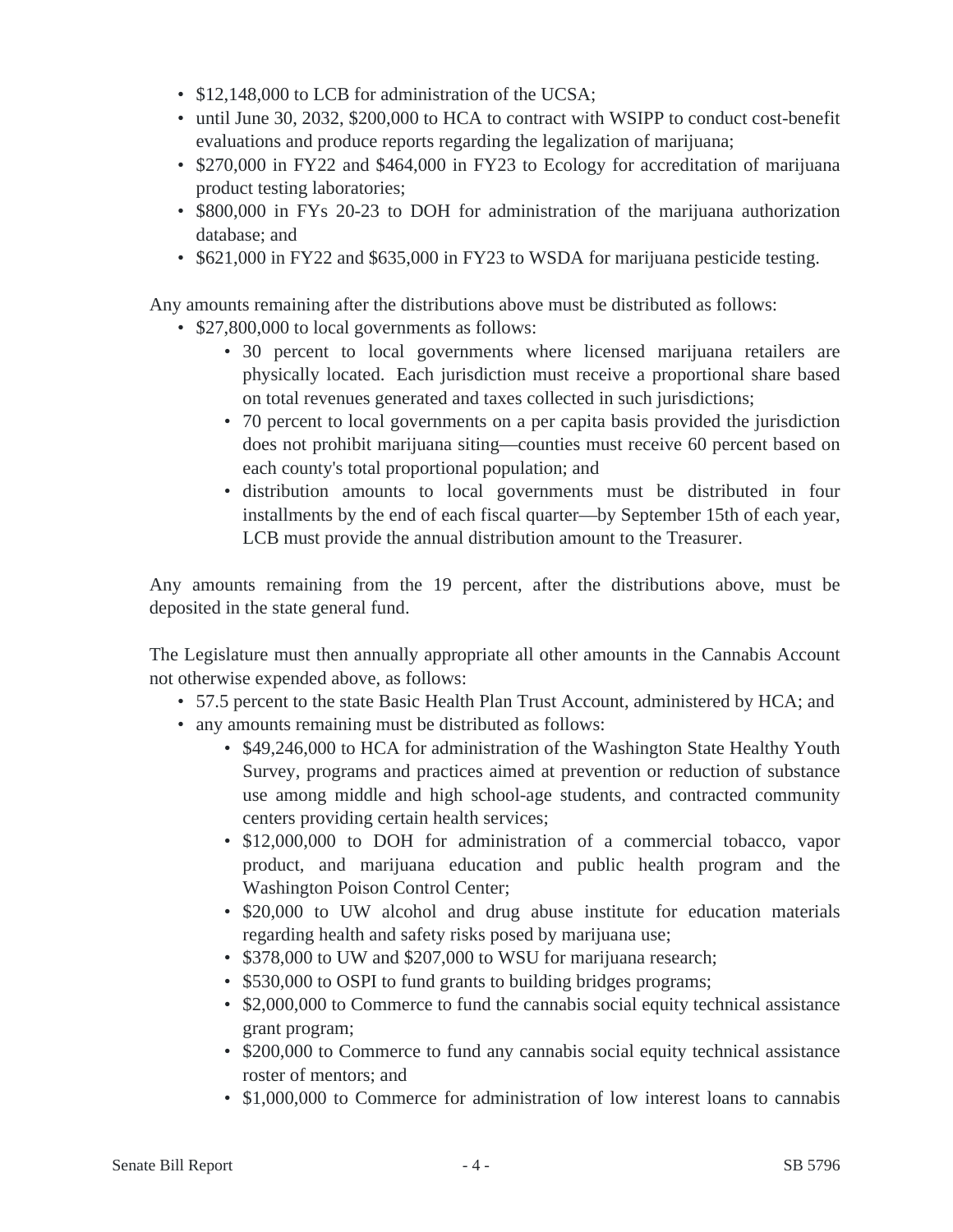social equity applicant licensees.

Any amounts not appropriated above must be transferred from the Cannabis Account into the Community Reinvestment Account (Reinvestment Account) and appropriated to Commerce for specified community investment purposes, which must be distributed in collaboration with "by and for community organizations" as defined by Commerce and the Office of Equity.

*Lapsed Appropriations*. Specific FY appropriations that have lapsed are removed.

Community Reinvestment Account. The Reinvestment Account is created in the state treasury. Expenditures from the account may be used for:

- economic development, which includes addressing wealth disparities to promote asset building such as home ownership and expanding access to financial resources including, but not limited to grants and loans for small businesses and entrepreneurs, financial literacy training, and other small business training and support activities;
- civil and criminal legal assistance to provide post-conviction relief and case assistance, including the removal of criminal records and convictions;
- community-based violence intervention and prevention services; and
- reentry services to facilitate successful transitions for persons formerly incarcerated in an adult correctional facility or juvenile residential facility in Washington.

# **EFFECT OF CHANGES MADE BY LABOR, COMMERCE & TRIBAL AFFAIRS COMMITTEE (First Substitute):**

- Reduces the appropriation to the state Basic Health Plan Trust Account to 57.5 percent from 58 percent.
- Increases the appropriation to DOH to \$12 million from \$10.6 million for the administration of an education and public health program, and the Washington Poison Control Center.
- Adds vapor products to the provisions regarding DOH administration of an education and public health program rather than only including cannabis.
- Includes outreach to priority populations regarding commercial tobacco, vapor product, and cannabis use, prevention, and cessation in the purposes of DOH's program rather than in the Reinvestment Account section.
- Clarifies that the Reinvestment Account appropriation is for specified community reinvestment purposes to avoid confusion with existing social equity grant programs.
- Removes explicit language in the Reinvestment Account section regarding using funds for contributions to the Washington Future Fund Trust Fund.

**Appropriation:** The bill contains multiple appropriations to specified entities from the Dedicated Cannabis Account.